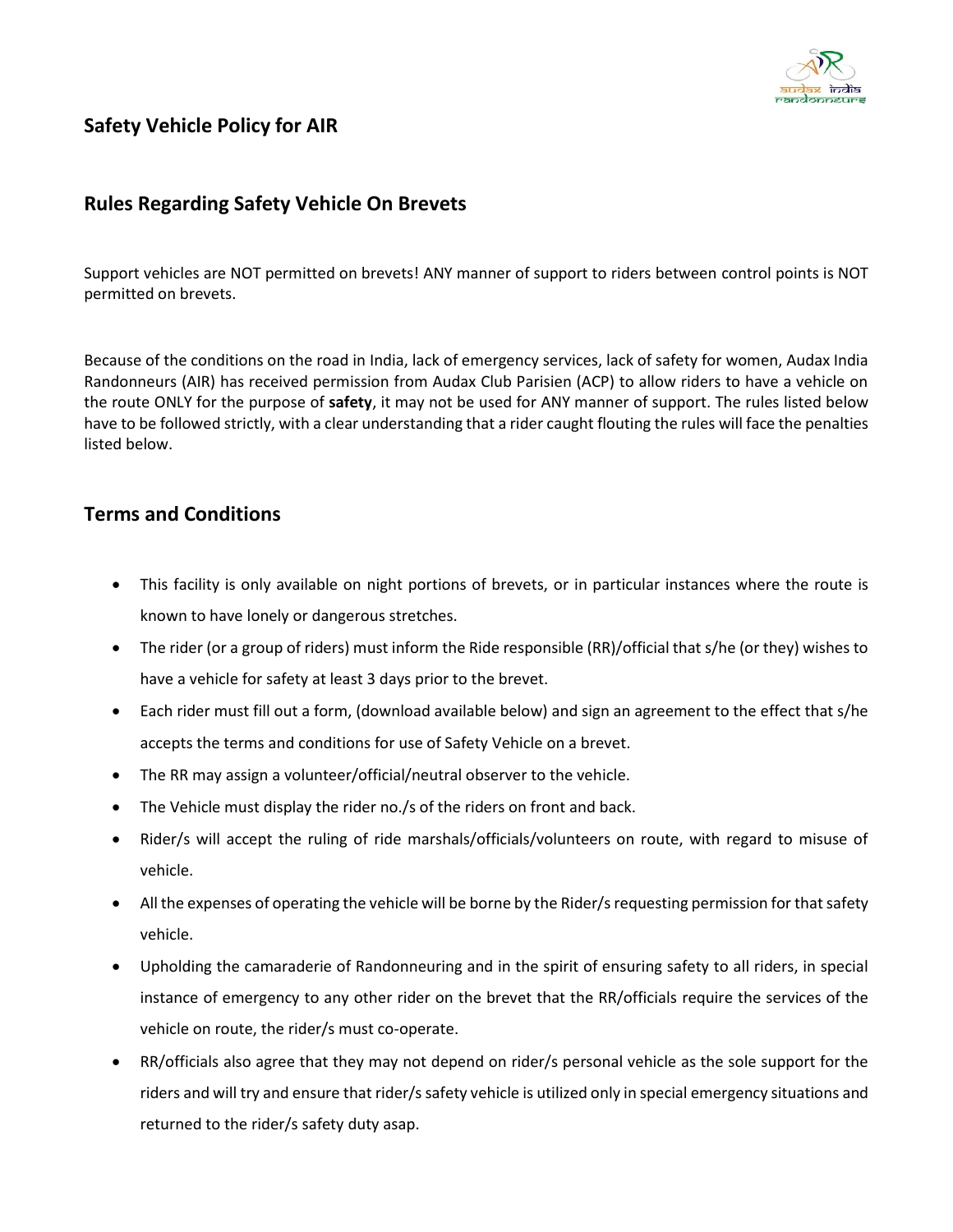

## **Rules**

- The rider/s may not utilize the services of the vehicle for anything other than her/his safety.
- Rider/s may NOT have physical contact with the vehicle, get in, or rest in the vehicle, at any time during the brevet.
- While the vehicle may be used to carry tools, food, clothes, gear the rider/s will only access anything from the vehicle at a control point.
- The vehicle may not accompany the rider/s during the day, except where RR has agreed that a stretch of route is dangerous.
- The vehicle may be in sight of the rider at all times during the night. The rider/s may not draft the vehicle, nor may the rider/s ride in the light of the vehicle, as in direct follow support.
- Once the brevet has started, the rider/s may NOT use the vehicle for transport for any reason whatsoever until AFTER s/he has informed the RR or other official that s/he is abandoning the brevet ride.

## **Penalties**

| NO.            | <b>OFFENSE</b>                                        | <b>PENALTY</b>                                  |  |
|----------------|-------------------------------------------------------|-------------------------------------------------|--|
| 1              | Accessing any item from vehicle in between            | <b>DNF</b>                                      |  |
|                | controls                                              |                                                 |  |
| $\overline{2}$ | Repeating this offense on subsequent brevet           | DNF and refusal of permission for this (safety  |  |
|                |                                                       | vehicle) facility for ALL future brevets.       |  |
| $\overline{3}$ | Drafting the vehicle or riding in its lights at night | DNF, and refusal of permission for this (safety |  |
|                | (ie direct follow support)                            | vehicle) facility for ALL future brevets.       |  |
| $\overline{4}$ | Utilising the vehicle for Transport<br>before         | Banned from all AIR and ACP activities          |  |
|                | informing a ride official of abandonment.             |                                                 |  |
| 5              | Arguing or rudeness to ride officials regarding       | <b>DNF</b>                                      |  |
|                | application of rules                                  |                                                 |  |
| 6              | Using unauthorised safety vehicle without ride        | DNF; Ban from all AIR and ACP events on repeat  |  |
|                | organiser's approval and inspection                   | offence                                         |  |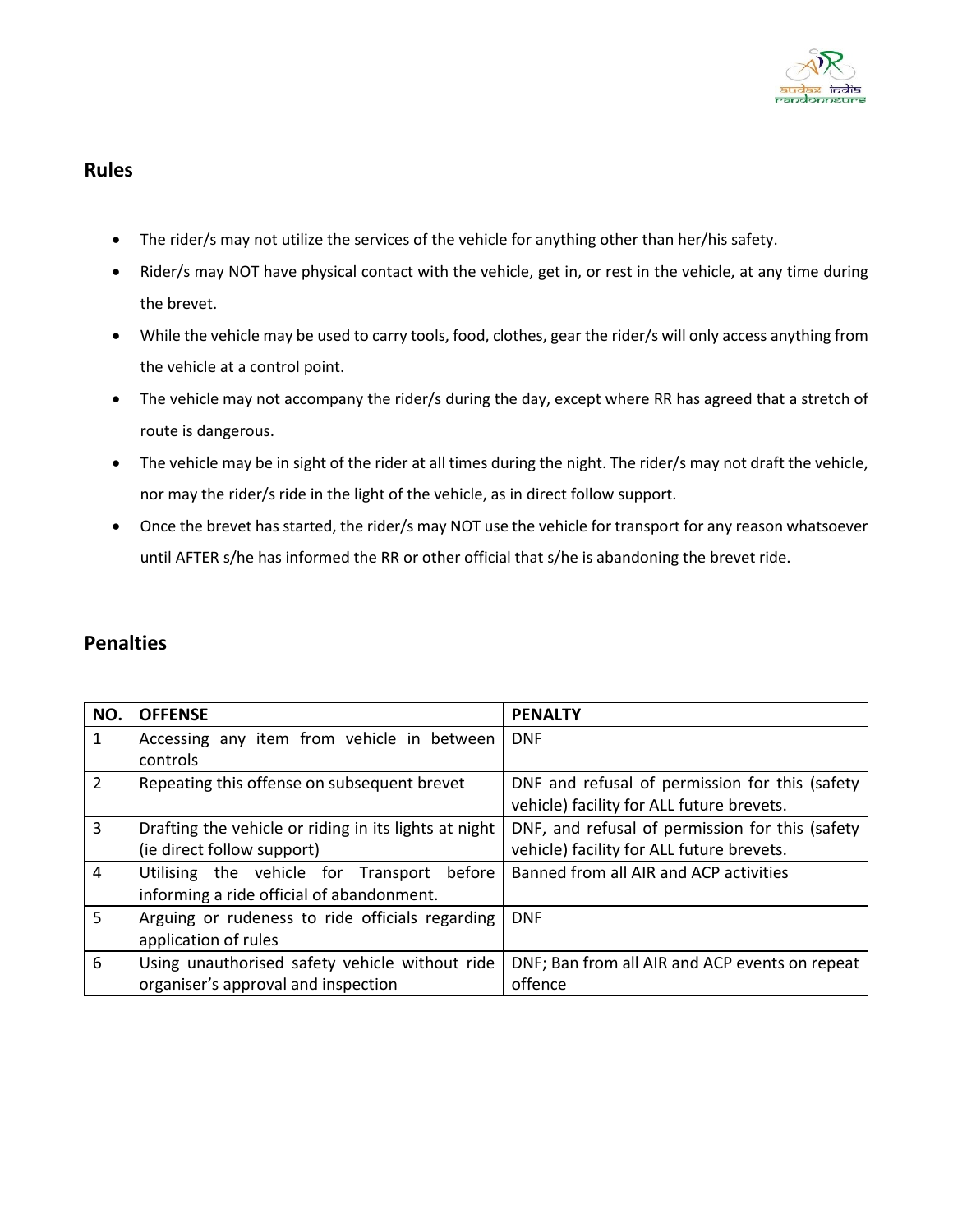

## **What you can or cannot do**

- You can talk to/interact with the people in the safety vehicle at any point on the route
- You cannot let them help/assist you with anything in between controls
- AT THE CONTROL.... They can help you, pass you things, buy water for you, hold your bike..... but not in between!!!
- When you stop, take a break in between controls, YOU MUST PARK your bike in clear sight at a distance from the vehicle.
- In case of any kind of mechanical problem, they can hang around and watch you fix it, post pics of you to FB, generally crack jokes at your expense.... Anything that is completely unhelpful!
- You must NOT park the bike against the vehicle or hand it over to them.
- You CANNOT pass anything between yourself and vehicle in between controls.
- You may not sit/rest in or on the vehicle in between controls.
- ie. NO PHYSICAL CONTACT between you and your vehicle, that may be misconstrued by another rider or ride official.
- Riders Must fill all details to be handed to the Brevet Organisers at the time of start.
- The two pages below are to be filled and submitted.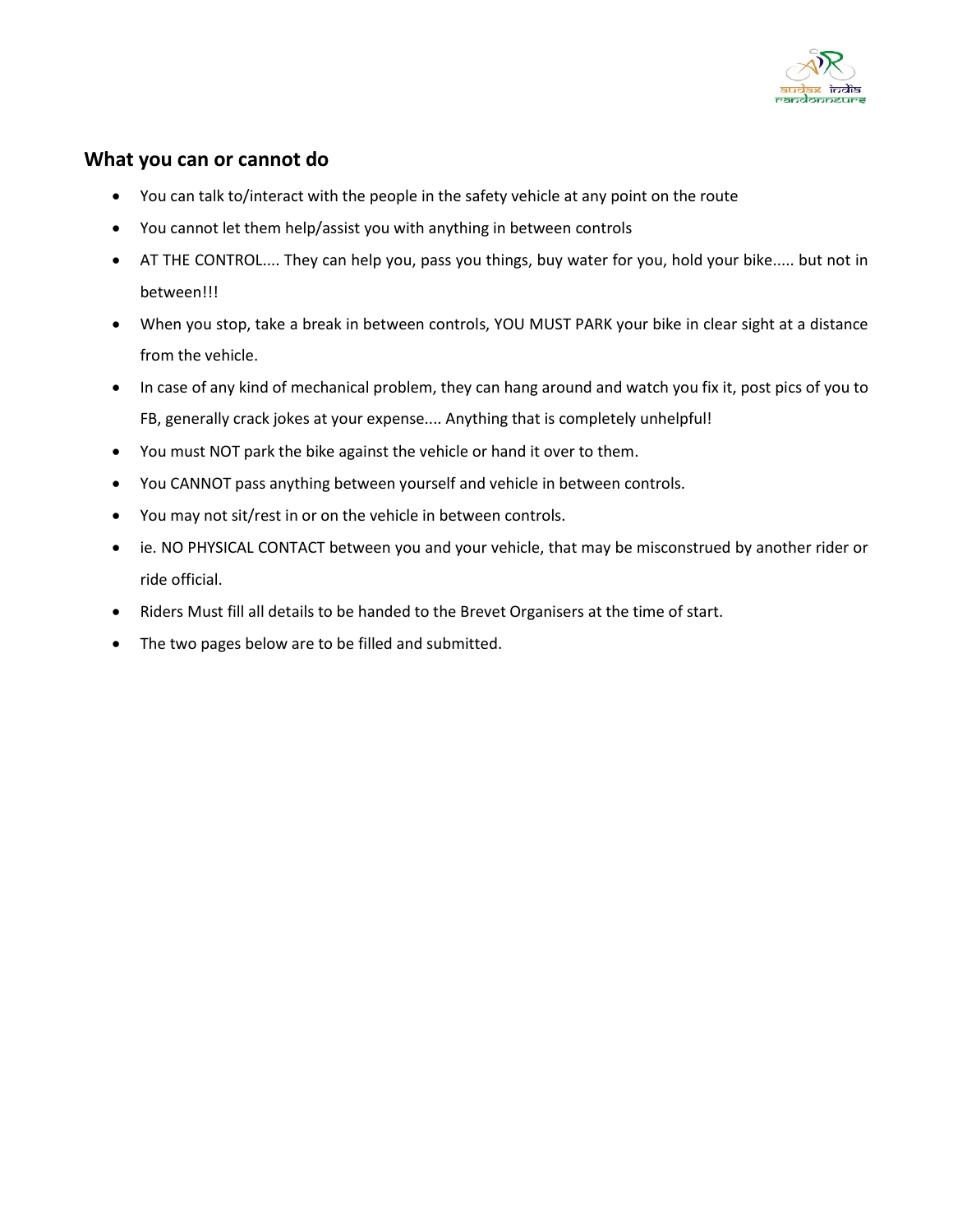

# **AUDAX INDIA RANDONNEURS**

# **RULES REGARDING SAFETY VEHICLE ON BREVETS**

Support vehicles are NOT permitted on brevets! ANY manner of support to riders between control points is NOT permitted on brevets.

Because of the conditions on the road in India, lack of emergency services, lack of safety for women, Audax India Randonneurs (AIR) has received permission from Audax Club Parisien (ACP) to allow riders to have a vehicle on the route **ONLY for the purpose of safety**, it may not be used for ANY manner of support. The rules listed below have to be followed strictly, with a clear understanding that a rider caught flouting the rules will face the penalties listed below.

#### **Terms and Conditions**

- This facility is only available on night portions of brevets, or in particular instances where the route is known to have lonely or dangerous stretches.
- The rider (or a group of riders) must inform the Ride responsible (RR)/official that s/he (or they) wishes to have a vehicle for safety at least 3 days prior to the brevet.
- Each rider must fill out a form, and sign an agreement to the effect that s/he accepts the terms and conditions for use of Safety Vehicle on a brevet.
- The RR may assign a volunteer/official/neutral observer to the vehicle.
- The Vehicle must display the rider no./s of the riders on front and back.
- Rider/s will accept the ruling of ride marshals/officials/volunteers on route, with regard to misuse of vehicle.
- All the expenses of operating the vehicle will be borne by the Rider/s requesting permission for that safety vehicle.
- Upholding the camaraderie of Randonneuring and in the spirit of ensuring safety to all riders, in special instance of emergency to any other rider on the brevet that the RR/officials require the services of the vehicle on route, the rider/s must co-operate.
- RR/officials also agree that they may not depend on rider/s personal vehicle as the sole support for the riders, and will try and ensure that rider/s safety vehicle is utilized only in special emergency situations and returned to the rider/s safety duty asap.

#### **Rules**

- The rider/s may not utilize the services of the vehicle for anything other than her/his safety.
- Rider/s may NOT have physical contact with the vehicle, get in, or rest in the vehicle, at any time during the brevet.
- While the vehicle may be used to carry tools, food, clothes, gear the rider/s will only access anything from the vehicle at a control point.
- The vehicle may not accompany the rider/s during the day, except where RR has agreed that a stretch of route is dangerous.
- The vehicle may be in sight of the rider at all times during the night. The rider/s may not draft the vehicle, nor may the rider/s ride in the light of the vehicle, as in direct follow support.
- Once the brevet has started, the rider/s may NOT use the vehicle for transport for any reason whatsoever until AFTER s/he has informed the RR or other official that s/he is abandoning the brevet ride.